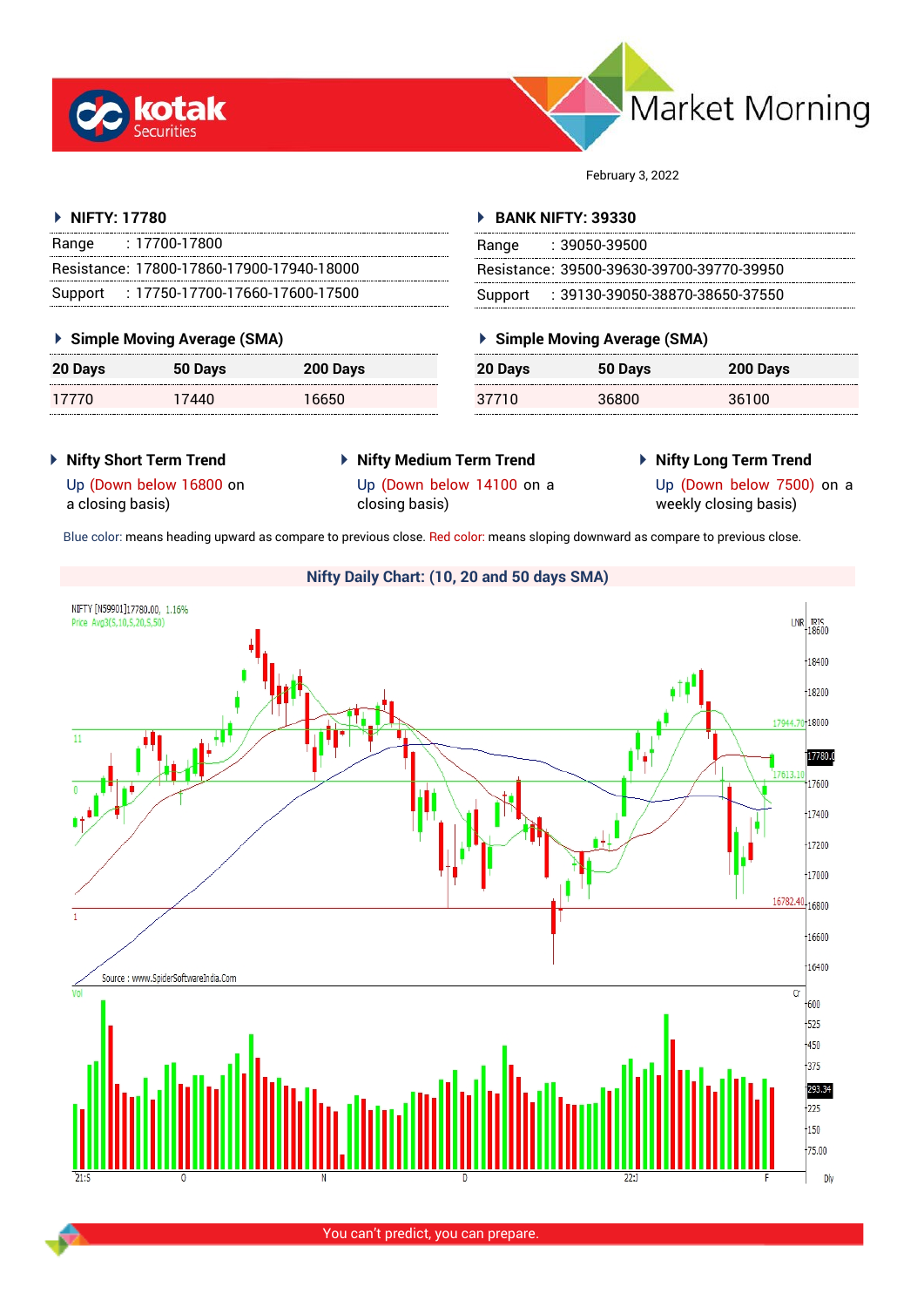#### **Market Analysis**

Nifty closed up 203 points while the Sensex closed with a gain of 695 points. Almost all major sectoral indices chart, the index is forming a higher high and higher low, which favours the uptrend. Nifty/Sensex rose around **Nifty/Sensex Daily View:** Benchmark indices continued the positive momentum for the third day in a row. The were trading in the green, however, PSU banks outperformed, rising 3.5 per cent. Technically, on the intraday 700/2400 points in the last three trading sessions. We are of the view that the market formation is bullish, but due to temporary overbought conditions, the market may consolidate within the 17650/59300 to 17950/59800 range. Support for the day traders is located at 17600/59000 to 17700/59800. Above which Nifty / Sensex can climb up to 17950 / 59800. Further uptrend may continue, which may take the index higher towards 18000/60100. On the other hand, a quick intraday correction below 17700/59800 to 17650-17600/59300-59200 cannot be ruled out. The focus should be on commodities and financials.

## **RATING SCALE (PRIVATE CLIENT GROUP)**

| <b>BUY</b>             | $-$ | A condition that indicates a good time to buy a stock. The exact circumstances of the signal will be determined by the indicator that an<br>analyst is using.  |
|------------------------|-----|----------------------------------------------------------------------------------------------------------------------------------------------------------------|
| SELL                   | $-$ | A condition that indicates a good time to sell a stock. The exact circumstances of the signal will be determined by the indicator that an<br>analyst is using. |
| <b>Stop Loss Order</b> | $-$ | An instruction to the broker to buy or sell stock when it trades beyond a specified price. They serve to either protect your profits or<br>limit vour losses.  |

#### **FUNDAMENTAL RESEARCH TEAM (PRIVATE CLIENT GROUP)**

Head of Research Auto & Auto Ancillary Transportation, Paints, FMCG Banking & Finance [shrikant.chouhan@kotak.com](mailto:shrikant.chouhan@kotak.com) arun.agarwal@kotak.com agarwal.amit@kotak.com Hemali.Dhame@kotak.com

**Jatin Damania Purvi Shah Rini Mehta K. Kathirvelu** Metals & Mining, Midcap Pharmaceuticals Research Associate Support Executive jatin.damania@kotak.com [purvi.shah@kotak.com](mailto:purvi.shah@kotak.com) rini.mehta@kotak.com [k.kathirvelu@kotak.com](mailto:k.kathirvelu@kotak.com) +91 22 6218 6440 +91 22 6218 6432 +91 80801 97299 +91 22 6218 6427

**Sumit Pokharna** Pankaj Kumar Oil and Gas, Information Tech Midcap sumit.pokharna@kotak.com pankajr.kumar@kotak.com +91 22 6218 6438 +91 22 6218 6434

+91 22 6218 5408 +91 22 6218 6443 +91 22 6218 6439 +91 22 6218 6433

**Shrikant Chouhan Arun Agarwal Amit Agarwal, CFA Hemali Dhame**

**TECHNICAL RESEARCH TEAM (PRIVATE CLIENT GROUP)** 

**Shrikant Chouhan Amol Athawale Sayed Haider** [shrikant.chouhan@kotak.com](mailto:shrikant.chouhan@kotak.com) [amol.athawale@kotak.com](mailto:amol.athawale@kotak.com) Research Associate

+91 22 6218 5408 +91 20 6620 3350 [sayed.haider@kotak.com](mailto:sayed.haider@kotak.com) +91 22 62185498

#### **DERIVATIVES RESEARCH TEAM (PRIVATE CLIENT GROUP)**

**Sahaj Agrawal Prashanth Lalu Prasenjit Biswas, CMT, CFTe** [sahaj.agrawal@kotak.com](mailto:sahaj.agrawal@kotak.com) [prashanth.lalu@kotak.com](mailto:prashanth.lalu@kotak.com) [prasenjit.biswas@kotak.com](mailto:prasenjit.biswas@kotak.com) +91 22 6218 5497 +91 33 6615 6273